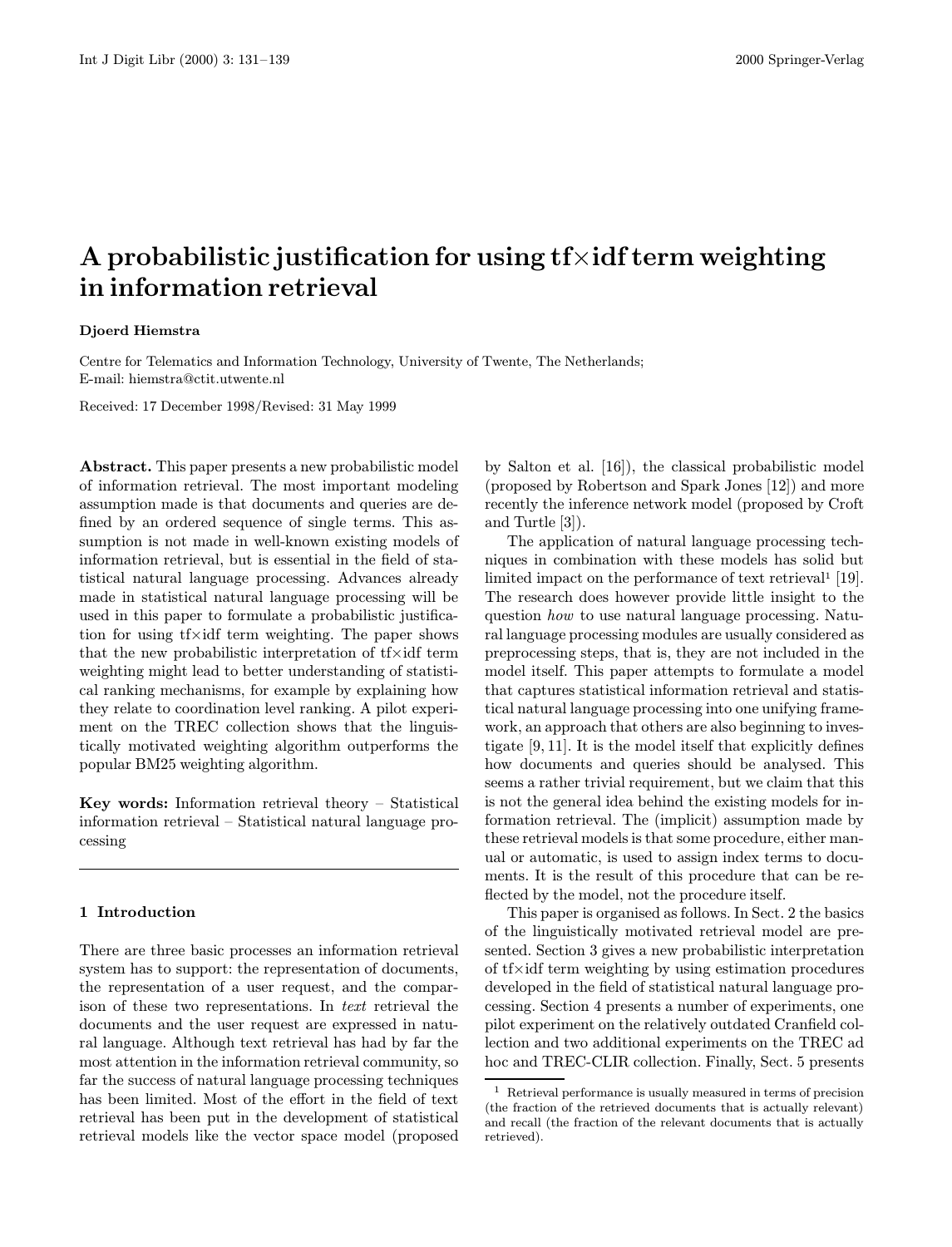conclusions and plans for future work. These plans include the development of a model for phrases and the development of a model for cross-language information retrieval. An early version of this paper was presented at the Second European Conference on Digital Libraries (ECDL) [5].

#### 2 The basic retrieval model

This paper defines a linguistically motivated model of full text information retrieval. The most important modeling assumption we make is that documents and queries are defined by an ordered sequence of words or terms.<sup>2</sup> This assumption is usually not made in information retrieval. In the models mentioned in the introduction, documents and queries are modeled as unordered collections of terms or concepts. In the field of statistical natural language processing the word order assumption is essential for many applications, for instance part-of-speech tagging, speech recognition and parsing. By making the 'ordered sequence of terms assumption' we will be able to use advances already made in statistical natural language processing. In this section we will define the framework that will be used in the subsequent sections to give a probabilistic interpretation of tf×idf term weighting.

# 2.1 An informal description: drawing query terms from a document

Before we describe the new retrieval model mathematically, this section gives an informal description of the underlying ideas.

The main goal of an information retrieval system is to find those documents in a document collection that are relevant to a query. A full text retrieval system compares the words in the query with the words in each document to rank the documents. Documents that are likely to be relevant should be ranked at the top and documents that are unlikely to be relevant should be ranked at the bottom of the ranked list. A mathematical model of information retrieval formally defines how the system should perform this ranking, usually based on intuitions or metaphors from some well-understood branch of mathematics. For example Salton's vector space model is based on intuitions from geometry: documents and queries are vectors in a high-dimensional space and documents are ranked by the cosine of the angle that separates the document vector and the query vector. The Robertson/Sparck-Jones probabilistic model is based on the intuition that a system can learn from the distribution of terms over relevant and non-relevant documents which documents are probably relevant to a query.

We will use probability theory in a different way here by using a metaphor that is very similar to the "sampling coloured balls from urns" examples that are often used in introductory statistics courses [10]. Instead of drawing balls at random with replacement from an urn, we will consider the process of drawing words at random with replacement from a document. Suppose someone selects one document in the document collection; draws at random, one at a time, with replacement ten words from this document and hands those ten words (the query terms) over to the system. The system now can make an educated guess as from which document the words came from, by calculating for each document the probability that the ten words were sampled from it and by ranking the documents accordingly. This metaphor for information retrieval was introduced by Ponte and Croft [11]. The intuition behind it is that users have a reasonable idea of which terms are likely to occur in documents of interest and will choose query terms accordingly.

The metaphor is a very powerful one as it can be extended in various ways. Because of the sequential nature of the sampling process, it can be extended to model phrases as done by Miller, Leek and Schwartz [9]. It can be extended to Boolean queries by treating the sampling process as an AND-query and allowing that each draw is specified by a disjunction of more than one term. For example, the probability of first drawing the term *infor*mation and then drawing either the term retrieval or the term filtering from a document can be calculated by the model introduced in this paper without any additional modeling assumptions. Furthermore, it can be extended with additional statistical processes to model differences between the vocabulary of the query and the vocabulary of the documents. For instance, for cross-language retrieval, statistical translation can be added to the process of sampling terms from a document: e.g., first an English word is sampled from the document, and then this word is translated to Dutch with some probability that can be estimated from a parallel corpus. Evaluations of Boolean queries and statistical translation are described in [6, 7]. In this paper we will focus on the basics of the new retrieval model by defining it mathematically and by stating how it relates to existing tf×idf term weighting algorithms. We will deal with the mathematical details of the extensions of the model in future publications.

#### 2.2 The sample space

We assume that a collection consists of a finite number of textual documents. The documents are written in a language that exists of a finite number of words or terms.

**Definition 1.** Let  $P$  be a probability function on the joint sample space  $\Omega_D \times \Omega_T$ . Let  $\Omega_D$  be a discrete sample space that contains a finite number of points d such that each d refers to an actual document in the document collection. Let D be discrete random variable over  $\Omega_D$ . Let

<sup>2</sup> In the linguistically motivated model terms and words are equivalent, both expressions will be used in this paper. A classical index term that consists of more than one word will be called a phrase.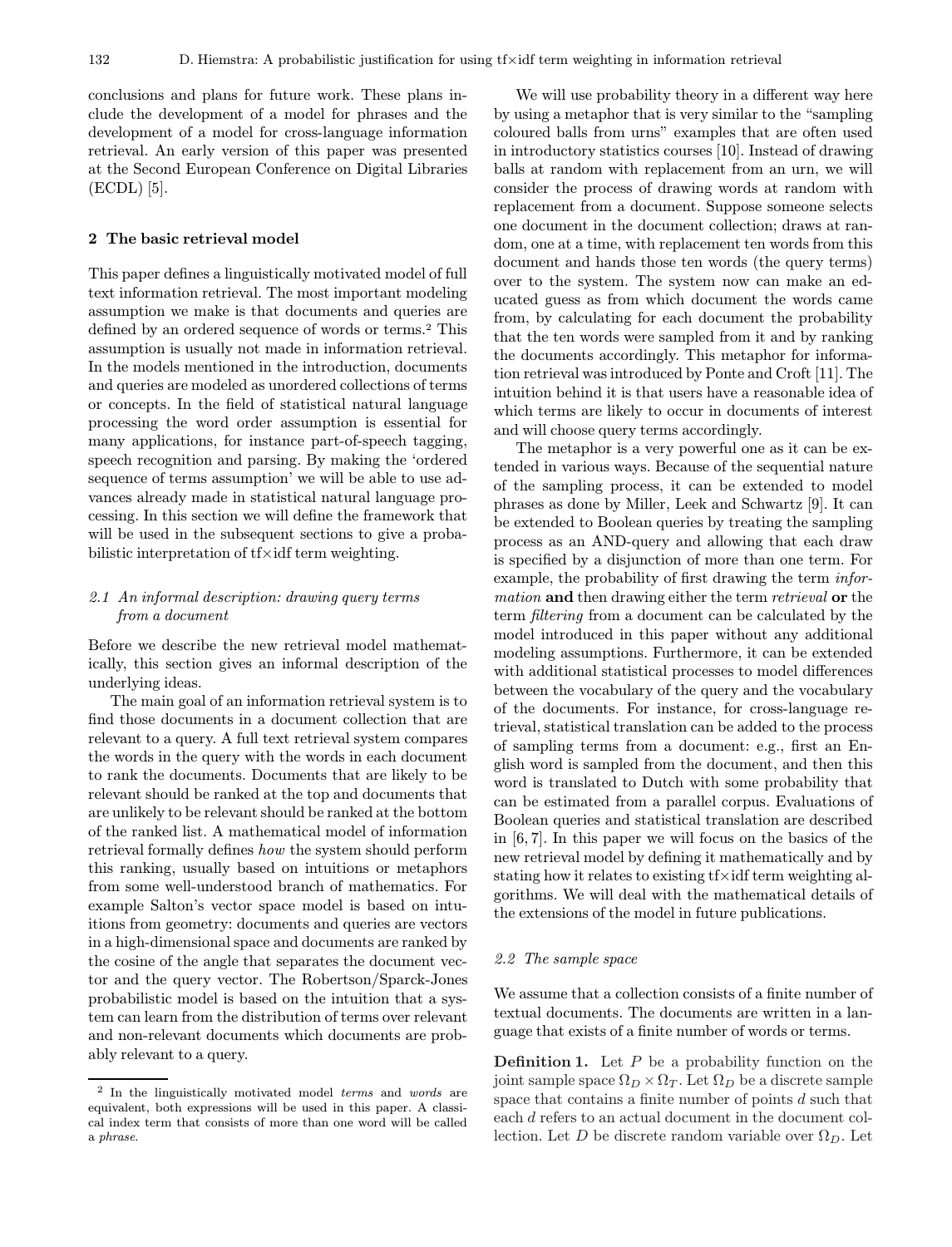$\Omega_T$  be a discrete sample space that contains a finite number of points  $t$  such that each  $t$  refers to an actual term that is used to represent the documents. Let  $T$  be a discrete random variable over  $\Omega_T$ .

In other words, the random variable D refers to a document id and the random variable T refers to an index term.

#### 2.3 Modeling documents and queries

Queries will be modeled as compound events. A compound event is an event that consists of two or more single events, as when a die is tossed twice or three cards are drawn one at a time from a deck [10]. The single events that define the compound event are the query terms. In general the probability of a compound event does depend on the order of the single events. For example a query of length  $n$  is modeled by an ordered sequence on *n* single terms  $T_1, T_2, \cdots, T_n$ . Given a document id D the probability of the ordered sequence will be defined by  $P(T_1, T_2, \cdots, T_n|D)$ . Most practical models for information retrieval assume independence between index terms. Assuming conditional independence of terms given a document id leads to the following model.

$$
P(T_1, T_2, \cdots, T_n | D) = \prod_{i=1}^n P(T_i | D)
$$
 (1)

Note that the assumption of independence between query terms does not contradict the assumption that terms in queries have a particular order. The independence assumption merely states that every possible order of terms has the same probability. It is made to illustrate that a simple version of the linguistically motivated model is very similar to existing information retrieval models.

## 2.4 The matching process

Equation (1) can be used directly to rank documents given a query  $T_1, T_2, \cdots, T_n$ . It might however be interesting to rewrite (1) to a probability measure that explicitly ranks documents given a query:  $P(D|T_1, T_2, \dots, T_n)$ . This measure can be related to (1) by applying Bayes' rule.

$$
P(D|T_1, T_2, \cdots, T_n) = P(D) \frac{P(T_1, T_2, \cdots, T_n | D)}{P(T_1, T_2, \cdots, T_n)}
$$
(2)

$$
= P(D) \frac{\prod_{i=1}^{n} P(T_i|D)}{P(T_1, T_2, \cdots, T_n)}
$$
(3)

Equation (2) is the direct result of applying Bayes' rule. Filling in the independence assumption of (1) leads to (3). It seems tempting to make the assumption that terms are also independent if they are not conditioned on a document D. This will however lead to an inconsistency of the model (e.g., see Cooper's paper on modeling assumptions for the classical probabilistic retrieval model [2]). Since  $\sum_{d} P(D = d | T_1, T_2, \cdots, T_n) = 1$  we can scale the formula using a constant C such that  $\frac{1}{C} = \sum_{d} P(D =$  $d \cap T_1, T_2, \cdots, T_n$ ).

$$
P(D|T_1, T_2, \cdots, T_n) = C P(D) \prod_{i=1}^n P(T_i|D)
$$
 (4)

Equation (4) defines the ranking formula of the linguistic motivated probabilistic retrieval model if we assume term independence.

#### 3 Estimating the probabilities

The process of probability estimation defines how probabilities should be estimated from the frequency of terms in the actual document collection. We will look at the estimating process by drawing a parallel to statistical natural language processing and corpus linguistics.

#### 3.1 Viewing documents as language samples

The general idea is the following. Each document contains a small sample of natural language. For each document the retrieval system should build a little statistical language model  $P(T|D)$  where T is a single event. Such a language model might indicate that the author of that document used a certain word 5 out of 1000 times; it might indicate that the author used a certain syntactic construction like a phrase 5 out of 1000 times; or ultimately indicate that the author used a certain logical semantic structure 5 out of 1000 times.

One of the main problems in statistical natural language processing and corpus linguistics is the problem of sparse data. If the sample that is used to estimate the parameters of a language model is small, then many possible language events never take place in the actual data. Suppose for example that an author wrote a document about information retrieval without using the words keyword and crocodile. The reason that the author did not mention the word keyword is probably different from the reason for not mentioning the word *crocodile*. If we were able to ask an expert in the field of information retrieval to estimate probabilities for the terms keyword and crocodile he/she might for example indicate that the chance that the term keyword occurred is one in a thousand terms and the chance that the term crocodile occurred is much lower: one in a million. If we however base the probabilities on the frequency of terms in the actual document then the probability estimates of low frequent and medium frequent terms will be unreliable. A full text information retrieval system based on these frequencies cannot make a difference between words that were not used 'by chance', like the word keyword, and words that were not used because they are 'not part of the vocabulary of the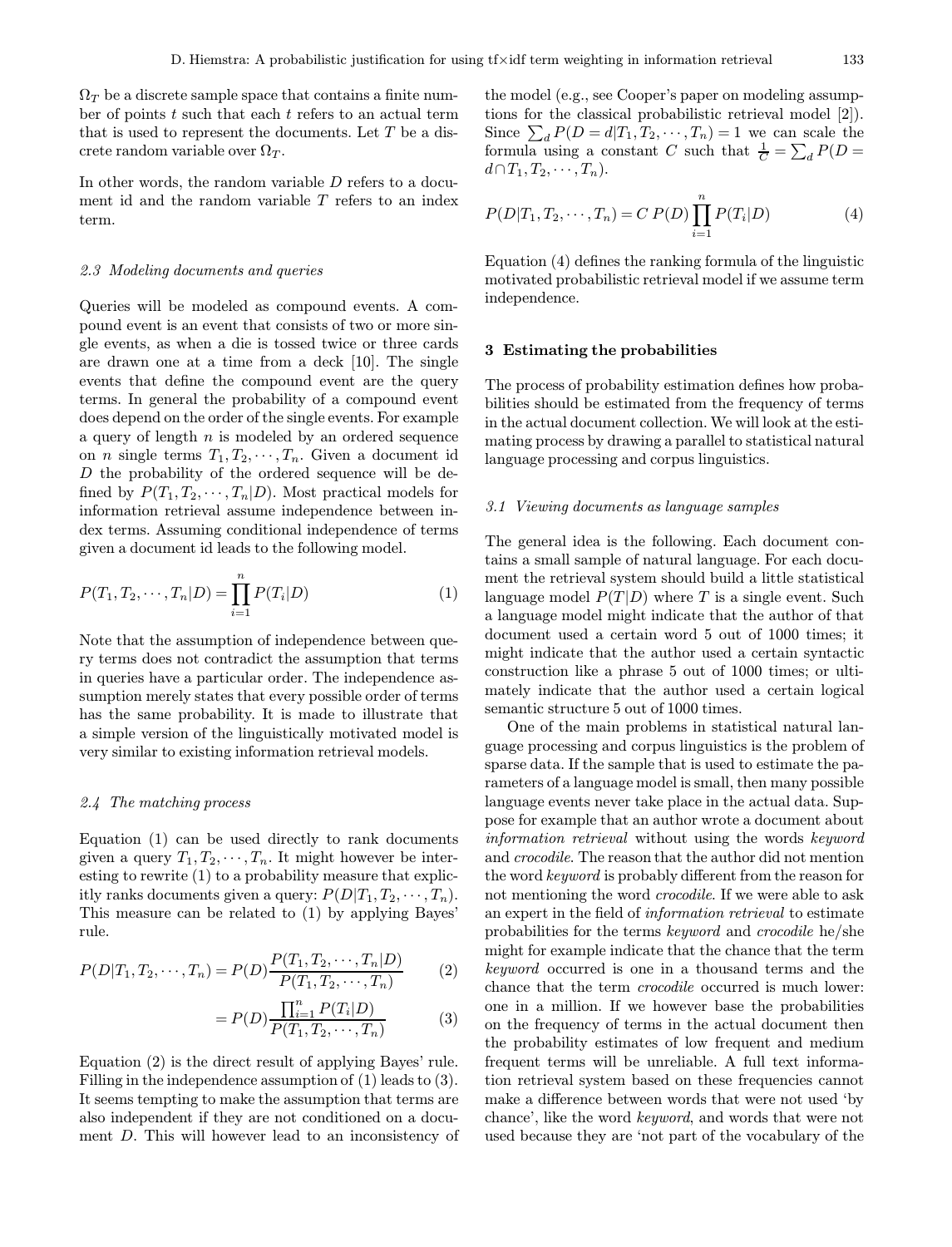subject', like the word crocodile. Furthermore there is always a small chance that completely off the subject words occur like the word crocodile in this paper.

We believe that the sparse data problem is exactly the reason that it is hard for information retrieval systems to obtain high recall values without degrading values for precision. Many solutions to the sparse data problem were proposed in the field of statistical natural language processing ( e.g., see [8] for an overview). We will use the combination of estimators by linear interpolation to estimate parameters of the probability measure  $P(T|D)$ .

#### 3.2 Estimating probabilities from sparse data

Perhaps the most straightforward way to estimate probabilities from frequency information is maximum likelihood estimation [10]. A maximum likelihood estimate makes the probability of observed events as high as possible and assigns zero probability to unseen events. This makes the maximum likelihood estimate unsuitable for directly estimating  $P(T|D)$ . One way of removing the zero probabilities is to mix the maximum likelihood model of  $P(T|D)$  with a model that suffers less from sparseness like the marginal  $P(T)$ . It is possible to make a linear combination of both probability estimates so that the result is another probability function. This method is called linear interpolation:

$$
P_{li}(T|D) = \alpha_1 P_{mle}(T) + \alpha_2 P_{mle}(T|D),
$$
  
(0 < \alpha\_1, \alpha\_2 < 1 and \alpha\_1 + \alpha\_2 = 1) (5)

The weights  $\alpha_1$  and  $\alpha_2$  might be set by hand, in which case we would choose them in such a way that  $\alpha_1 P_{mle}(T = t)$  is smaller than  $\alpha_2 P_{mle}(T = t|D)$  for each term  $t$ . This will give terms that did not appear in the document a much smaller probability than terms that did appear in the document. In general one wants to find the combination of weights that works the best, for example by optimising them on a test collection consisting of documents, queries and corresponding relevance judgements.

Table 1 lists the frequencies that are used to estimate the probabilities of the model. Two frequencies are particularly important, the term frequency and the document frequency. The term frequency of a term is defined by the number of times a term appears in a document and can be viewed at as local or document specific information. Given a specific document many terms will have a frequency of zero, so the term frequency suffers from sparseness. The document frequency of a term is defined by the number of documents in which a term appears and can be viewed as global information. (Sometimes document frequency is referred to as collection frequency.) The document frequency of a term will never be zero, because by definition 1, terms that do not appear in any document will not be included in the model. The sparseness problem can be avoided by estimating  $P(T|D)$  as a linear combination of a probability model based on document

|   | <b>Table 1.</b> Frequency information              |
|---|----------------------------------------------------|
| N | the number of documents in the                     |
|   | collection                                         |
|   | $tf(t, d)$ term frequency: the number of times the |
|   | term $t$ appears in the document $d$ .             |
|   | $df(t)$ document frequency: the number of          |
|   | documents in which the term $t$ appears.           |

frequency and a probability model based on term frequency as in  $(7)$ :

$$
P(D=d) = \frac{1}{N}
$$
\n<sup>(6)</sup>

$$
P(T_i = t_i | D = d) = \alpha_1 \frac{df(t_i)}{\sum_t df(t)} + \alpha_2 \frac{tf(t_i, d)}{\sum_t tf(t, d)}
$$
(7)

Note that term frequency and document frequency are not derived from the same distribution. Although the term frequency can also be used to compute global information of a term by summing over all possible documents, this information will usually not be the same as the document frequency of a term, more formally:  $df(t) \neq \sum_d tf(t, d).$ 

Equations (4) and (7) define the ranking algorithm. The formula bears some resemblance with the ranking formula used by Miller, Leek and Schwartz [9]. They showed that the model can be interpreted as a two-state hidden Markov model in which  $\alpha_1$  and  $\alpha_2$  define the state transitions.

#### 3.3 Relation to  $tf \times idf$

The use of term frequency and document frequency to rank documents was extensively studied, especially by Salton et al., for the vector space model [15]. Following considerations of the term discrimination model [17], they argued that terms appearing in documents should be weighted proportional to the term frequency and inversely proportional to the document frequency. Weighting schemes that follow this approach are called  $tf \times idf$ (term frequency  $\times$  inverse document frequency) weighting schemes. The combination of tf×idf weights and document length normalisation gave the best retrieval results on several test collections, but they were not able to justify their approach by probability theory (which is not a prerequisite for using it in the vector space model anyway):

... The term discrimination model has been criticised because it does not exhibit well substantiated theoretical properties. This in contrast with the probabilistic model of information retrieval ...

The lack of theoretical justification of tf×idf weights did not keep developers of the probabilistic model and the inference network model from using them. Robertson et al. [13] justified the use of term frequency in the probabilistic model by approximating a ranking formula that is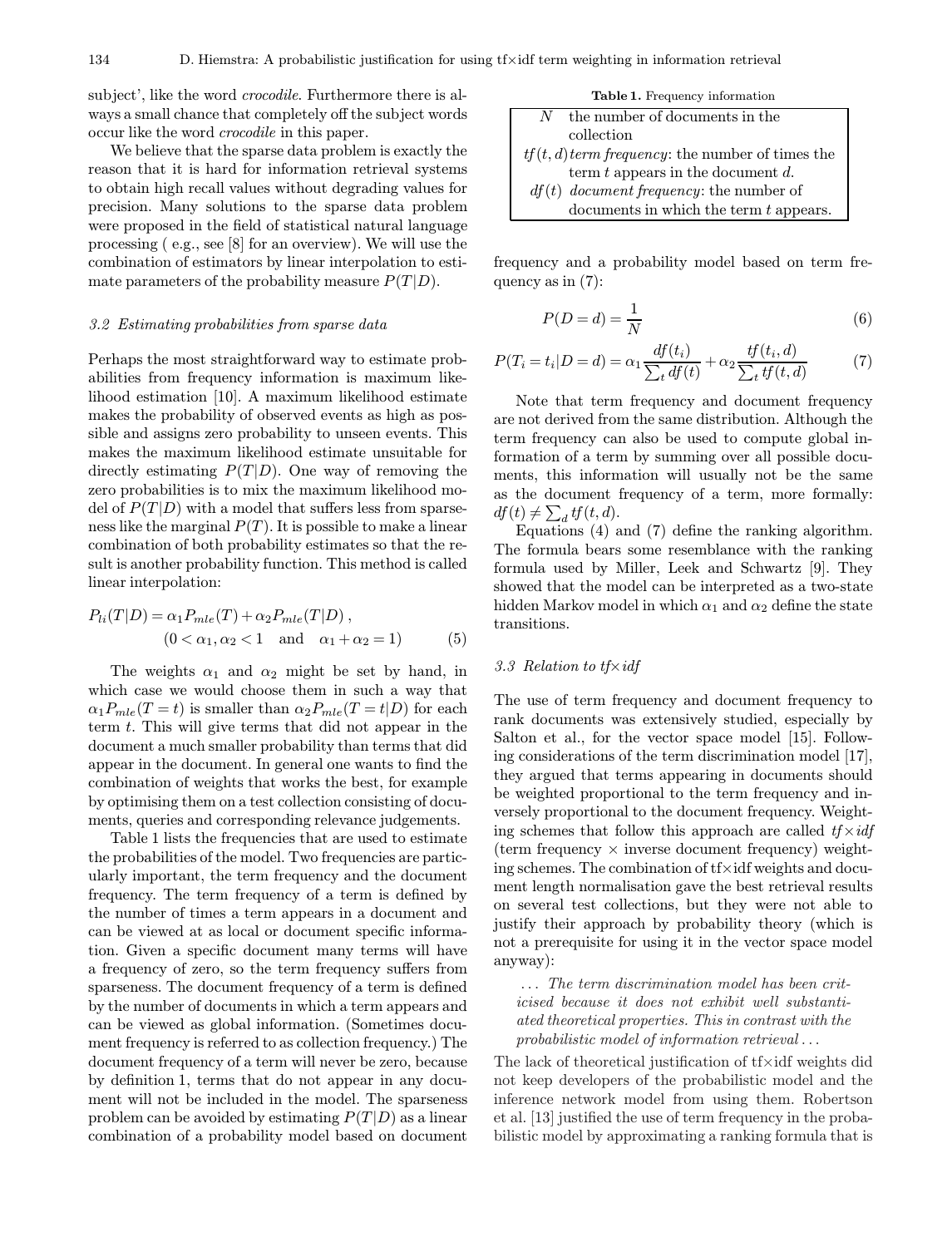based on the combination of the probabilistic model and the 2-Poisson model. There is however a more plausible probabilistic justification of tf×idf weighting which can be justified by the linear interpolation estimator of (7). This can be shown by rewriting. Multiplying the ranking formula defined by  $(4)$ ,  $(6)$  and  $(7)$  with values that are the same for each document will not affect the final ranking, so we can multiply the ranking formula by  $df(t)$  and  $\alpha_1$  as follows:

$$
P(D = d|T_1 = t_1, \dots, T_n = t_n) \propto
$$
  
 
$$
\propto \prod_{i=1}^n (\alpha_1 \frac{df(t_i)}{\sum_t df(t)} + \alpha_2 \frac{tf(t_i, d)}{\sum_t tf(t, d)}) \qquad [\text{by (4),(6) and (7)}]
$$

$$
\propto \prod_{i=1}^{n} (\alpha_1 + \alpha_2 \frac{tf(t_i, d) \sum_t df(t)}{\sum_t tf(t, d) \cdot df(t_i)}) \qquad [\times \prod_{i=1}^{n} \frac{\sum_t df(t)}{df(t_i)}]
$$

$$
\propto \prod_{i=1}^{n} (1 + \frac{tf(t_i, d)}{df(t_i)} \cdot \frac{1}{\sum_t tf(t, d)} \cdot \frac{\alpha_2 \sum_t df(t)}{\alpha_1}) [\times \prod_{i=1}^{n} \frac{1}{\alpha_1}]
$$

The resulting formula can directly be interpreted as a tf×idf weighting algorithm with document length normalisation, because:

$$
\frac{\alpha_2 \sum_t df(t)}{\alpha_1}
$$
 is constant for any document *d* and term *t*  

$$
\frac{tf(t_i, d)}{df(t_i)}
$$
 is the tf(x) weight of the term  $t_i$  in the document *d*  

$$
\frac{1}{\sum_t tf(t, d)}
$$
 is the inverse length of the document *d*

Any monotonic transformation of the document ranking function will produce the same ranking of the documents. Instead of the product of weights we could therefore also rank the documents by the sum of logarithmic weights.

$$
\propto \sum_{i=1}^{n} \log(1 + \frac{tf(t_i, d)}{df(t_i)} \cdot \frac{1}{\sum_t tf(t, d)} \cdot \frac{\alpha_2 \sum_t df(t)}{\alpha_1}) [\log \text{tr} \cdot]
$$

Robertson and Sparck-Jones [12] call the resulting formula a presence weighting scheme (as opposed to a presence/absence weighting scheme) because the formula assigns a zero weight to terms that are not present in a document. Presence weighting schemes can be implemented using the vector product formula as introduced by Salton et al. [15]. The query weights of the vector product formula can be used to account for multiple occurrences of the same term in the query. The resulting vector product version of the ranking formula is displayed in Table 2.

On first glance the constant  $\alpha_2 \sum_t df(t)/\alpha_1$  seems to have little impact on the final ranking. But in fact, different values of  $\alpha_1$  and  $\alpha_2$  will lead to different document rankings. In Sect. 3.5 we will show some effects of different values of  $\alpha_1$  and  $\alpha_2$  on the ranking of documents, especially for short queries.

As said above, the weighting algorithm can, by the definition of Salton et al., be interpreted as a tf×idf

Table 2. Vector product version of weighting algorithm

$$
\begin{aligned}\n\text{similarity}(Q, D) &= \sum_{k=1}^{l} w_{qk} \cdot w_{dk} \\
w_{qk} &= tf(t_k, q) \\
w_{dk} &= \log(1 + \frac{tf(t_k, d)}{df(t_k) \sum_t tf(t, d)} \cdot \frac{\alpha_2 \sum_t df(t)}{\alpha_1})\n\end{aligned}
$$

weight with document length normalisation. However, the  $\sum_t tf(t, d)$  (that is: the document length) in the denominator of the document term weight in Table 2 is the result of the requirement that probabilities have to sum up to one and not the results of document length normalisation. Document length normalisation is assumed by (6). In fact we might assume that longer documents are more likely to be relevant by using the prior probability of (8).

$$
P(D=d) = \frac{\sum_{t} tf(t, d)}{\sum_{t} \sum_{d} tf(t, d)}
$$
\n(8)

This results in a weighting algorithm that cannot be rewritten into the vector product normal form. It can however be implemented fairly easily by initialising similarities to  $\log(\sum_t tf(t,d))$  instead of to zero when processing the query. This version of the weighting algorithm was used in the experiments of Sect. 4.

## 3.4 A new informal definition of  $t f \times idf$  weighting

Equation (7) gives rise to a new informal definition of tf×idf weighting. Giving an informal definition after the formal definition seems a bit useless, but we believe that it will help to understand what exactly makes tf×idf weighting successful. The classical definition of tf×idf weighting can be formulated as follows:

Definition 2. The weight of a term that appears in a document should increase with the term frequency of the term in the document and decrease with the document frequency of the term. Terms that do not appear in a document should all get the same weights (zero weights).

An alternative definition is based on (7). If we assume that  $\alpha_1 df(t_i)/\sum_t df(t)$  is much smaller than  $\alpha_2 t f(t_i, d) / \sum_t t f(t, d)$  then it can be formulated as follows:

Definition 3. The weight of a term that appears in a document should increase with the term frequency of the term in the document. The weight of a term that does not appear in a document should increase with the document frequency of the term.

An example may clarify the implications of both definitions. Suppose the user formulates the query *informa*tion retrieval and there is no document in the collection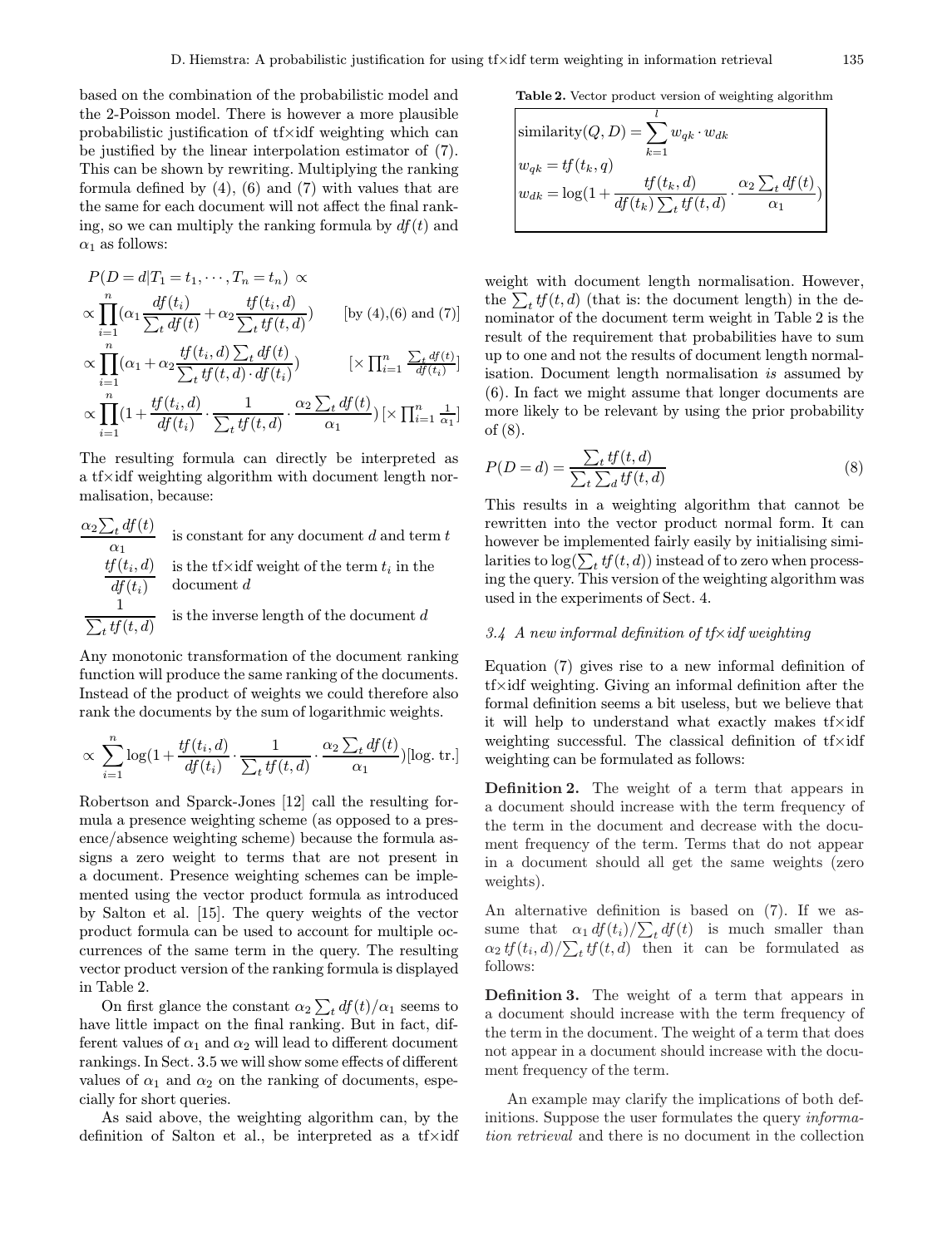in which the terms information and retrieval both appear. Furthermore, suppose that the term information is much more common, i.e., has a higher document frequency than the term *retrieval*. Now the system will rank documents containing k occurrences of the term retrieval above documents containing k occurrences of the term information. The classical explanation would be as follows:

Explanation 1. The query term *retrieval* matches better with documents containing retrieval than the query term information matches with documents containing information, because retrieval has a higher inverse document frequency than information.

The alternative explanation would be that:

Explanation 2. The query term *information* matches better with documents not containing information than the query term retrieval matches documents not containing retrieval because information has a higher document frequency than retrieval.

There is no a priori reason to prefer one explanation above the other. However, the idea of definition 3, that global information is only used to weight terms of which there is no local information, might lead to better understanding of probabilistic term weighting in text retrieval.

#### 3.5 The problem of non-coordination level ranking

There is a well-known problem with statistical information retrieval systems that use tf×idf weighting: sometimes documents containing n query terms are ranked higher than documents containing  $n+1$  query terms. We will call this problem the *problem of non-coordination* level ranking in which the coordination level refers to the number of distinct query terms contained in a document. A coordination level ranking procedure will always rank documents containing  $n+1$  query terms above documents containing n query terms even if the top documents have little evidence for the presence of  $n+1$  query terms and lower-ranked documents have a lot of evidence for the presence of  $n$  terms.

According to studies of user preferences and evaluations on test collections the problem of non-coordination level ranking becomes particularly apparent if short queries are used [14]. In a lot of practical situations short queries are the rule rather than the exception, especially in situations where there is no or little user training like with Web-based search engines. For some research groups, the importance of coordination level is the reason for developing ranking methods that are based on the lexical distance of search terms in documents instead of on document frequency of terms [1, 4]. However, as pointed out by experiments of Wilkinson et al. [21], some  $tf\times idf$ measures (e.g., like the measure proposed by Robertson et al. [13]) are more like coordination level ranking than others (e.g., like the measure proposed by Salton

et al. [15]). Wilkinson et al., showed that weighting measures that are more like coordination level ranking perform better on the TREC collection, especially if short queries are used.

Following the results of Wilkinson et al., it might be useful to investigate what exactly makes a weighting measure "like" coordination level ranking. The following example may provide some insight. First of all, suppose we use the following ranking formula which can be derived from the probability ranking function in a similar way as is shown in Sect. 3.3.

$$
P(D = d|T_1 = t_1, \dots, T_n = t_n)
$$
  
 
$$
\propto \prod_{i=1}^n \left( \frac{\alpha_1}{\alpha_2 \sum_t df(t)} + \frac{tf(t_i, d)}{df(t_i)} \cdot \frac{1}{\sum_t tf(t, d)} \right)
$$
 (9)

Now suppose the user enters a small query of only two terms a and b. As in the previous example a might be the term *information* and *b* might be the term *retrieval*. Furthermore, suppose that the document  $d_1$  contains a lot of evidence for term a and no evidence for the term b; and that document  $d_2$  contains little evidence of both terms. It can be shown that document  $d_1$  will have a lot of evidence for a and none for b if  $tf(a, d_1)$  is high,  $tf(b, d_1)=0$ and the length of  $d_1$  is short. Document  $d_2$  contains little evidence of a and b if  $tf(a, d_2) = tf(b, d_2) = 1$  and if  $d_2$  is a long document. Now the following equation defines the requirement for coordination level ranking, that is, the similarity of document  $d_1$  to the query a b should be smaller than the similarity of document  $d_2$  to the query. The left hand side of the equation contains the similarity of the query compared to document  $d_1$  and the right hand side contains the similarity of the query to document  $d_2$ . We will use short notations of the document length and the constant of (9):  $l(d) = \sum_t tf(t, d)$ and  $c = \alpha_1/\alpha_2 \sum_t df(t)$ .

$$
(c + \frac{tf(a, d_1)}{df(a)l(d_1)})(c + 0) < (c + \frac{1}{df(a)l(d_2)})(c + \frac{1}{df(b)l(d_2)})
$$
\n
$$
c^2 + \frac{ctf(a, d_1)}{df(a)l(d_1)} < c^2 + \frac{c}{df(a)l(d_2)} + \frac{c}{df(b)l(d_2)}
$$
\n
$$
+ \frac{1}{df(a)df(b)l(d_2)^2}
$$
\n
$$
\frac{ctf(a, d_1)}{df(a)l(d_1)} - \frac{c}{df(a)l(d_2)} - \frac{c}{df(b)l(d_2)} < \frac{1}{df(a)df(b)l(d_2)^2}
$$
\n
$$
\vdots
$$
\n
$$
c < \frac{l(d_1)}{l(d_2)(tf(a, d_1)df(b)l(d_2) - df(b)l(d_1) - df(a)l(d_1))}
$$
\n(10)

Equation (10) shows that we can rewrite the requirement for coordination level ranking as a requirement for the constant  $c$ . If  $c$  is small enough then the problem of noncoordination level ranking will never occur. By changing the value of c the ranking formula can be adapted to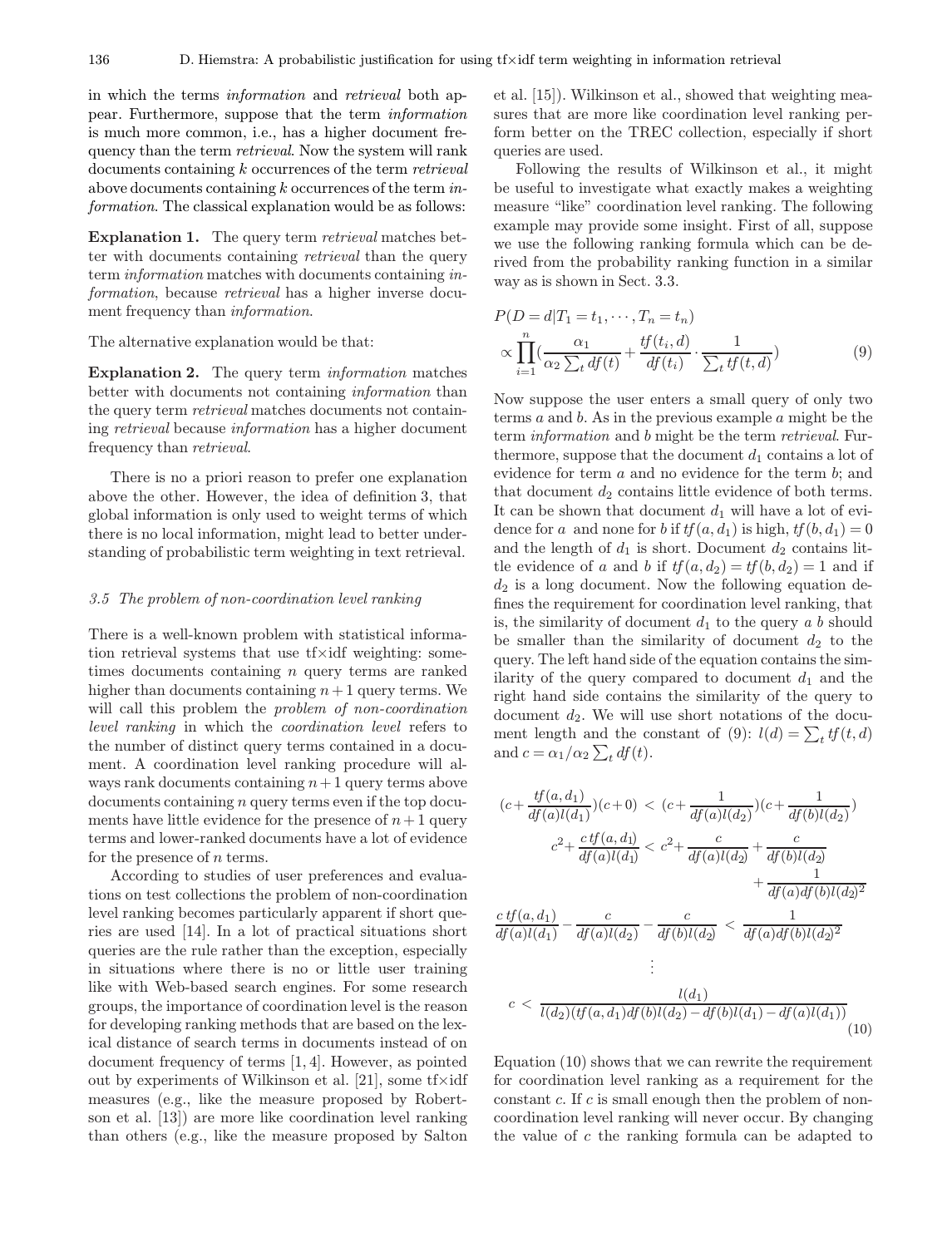different applications. If we are developing a Web-based search engine we might choose a relatively small value for c, but if we are developing a search engine for evaluation in TREC [20] we might choose a higher value of c. For the Web-based search engine we might define a collection specific lower bound of  $c$  by keeping track of the collection extrema like maximum term frequency and document frequency  $(maxtf$  and  $maxdf$ ) and maximum and minimum document lengths (*maxl* and *minl*). If we fill in these extrema and the definition  $c = \alpha_1/\alpha_2 \sum_t df(t)$  in  $((10))$ then the lower bound will be defined as follows on the ratio between  $\alpha_1$  and  $\alpha_2$ .

$$
\frac{\alpha_1}{\alpha_2} < \frac{minl \cdot \sum_t df(t)}{maxl \cdot (maxtf \cdot maxdf \cdot maxl - maxdf \cdot minl - minl)}\tag{11}
$$

Equation (11) defines a ranking formula that always produces coordination level ranking for queries of two words. For longer queries the bound will be lower and for queries with unrestricted length only  $\alpha_1 = 0$  will guarantee coordination level ranking.

# 3.6 A plausible explanation of non-coordination level ranking

The arguments in the previous section showed the following. The smaller the value of the constant  $c$ , the more the ranking formula will behave like coordination level ranking. It is good to note that most  $f \times idf$  measures defined for the existing models of information retrieval include constants for which the arguments introduced above also hold (for instance the "+0.5" in the Robertson/Sparck Jones formula [12, 13]). However, the classical definition of  $tf \times$  idf weighting (definition 2) does not give a plausible explanation of why and when non-coordination level ranking does happen. Using the new definition 3 and the fact that c is defined by the ratio  $\alpha_1/\alpha_2$  we can give the following explanation of non-coordination level ranking when tf×idf weights are used.

Explanation 3. Non-coordination level ranking occurs if query terms that do not appear in a document are weighted too high compared to query terms that do appear in a document.

According to definition 3 terms that do not appear in a document are weighted proportional to the document frequency. If we choose a relatively high value for the constant  $\alpha_1$  then query terms that do not appear in a document will be weighted too high, possibly causing noncoordination level ranking.

# 4 Experimental results

This section briefly describes the results of a number of experiments with the linguistically motivated term

weighting algorithm. A pilot experiment uses the relatively outdated Cranfield collection as reported earlier in [5]. Additional experiments using the TREC collection indicate that the new weighting algorithm outperforms the popular Cornell version of BM25.

# 4.1 The Cranfield collection

The Cranfield collection is a small collection (1398 documents) with a relatively large number of queries (255 queries). In the experiment we implemented a linguistically motivated probabilistic retrieval engine and a standard vector engine. Both engines used the same tokenisation and stemming of the words in the documents. As a test collection we used the Cranfield collection which was also used extensively in early experiments with the vector space model [15]. Table 3 lists the non-interpolated average precision averaged over 225 queries of the Cranfield collection for different values of  $\alpha_1$  and  $\alpha_2$ .

Table 3. Experimental results on the Cranfield collection

| weight            | avg. precision    |        |
|-------------------|-------------------|--------|
| $\alpha_1 = 0.05$ | $\alpha_2 = 0.95$ | 0.3832 |
| $\alpha_1=0.2$    | $\alpha_2 = 0.8$  | 0.4076 |
| $\alpha_1 = 0.35$ | $\alpha_2 = 0.65$ | 0.4198 |
| $\alpha_1=0.5$    | $\alpha_2=0.5$    | 0.4257 |
| $\alpha_1 = 0.65$ | $\alpha_2 = 0.35$ | 0.4305 |
| $\alpha_1=0.8$    | $\alpha_2 = 0.2$  | 0.4357 |
| $\alpha_1 = 0.95$ | $\alpha_2 = 0.05$ | 0.4247 |
|                   |                   |        |

To evaluate how our weighting scheme performs relative to other  $tf \times \text{ idf}$  weighting schemes with document length normalisation we implemented the vector space model with tfc.nfx weighting as proposed by Salton and Buckley [15]. The non-interpolated average precision averaged over 225 queries of this system was 0.4032 on the Cranfield collection.<sup>3</sup> The linguistically motivated system performs better for quite a wide range of different values of  $\alpha_1$  and  $\alpha_2$ . The best performance in terms of average precision is approximately at  $\alpha_1 = 0.85$ .

#### 4.2 Coordination level ranking

Cranfield has the following collection extrema: The smallest document is 18 words long, the longest 354 words. The maximum term frequency is 28 and the maximum document frequency 729. Following the arguments of Sect. 3.5 it is possible to calculate a lower bound on the ratio between  $\alpha_1$  and  $\alpha_2$  that will define coordination level ranking given a query of length 2. This leads

<sup>3</sup> Salton and Buckley [15] report a 3-point interpolated average precision of 0.3841. Our version of their system reaches a 3-point interpolated average precision of 0.4204 which is probably due to the use of a stemmer.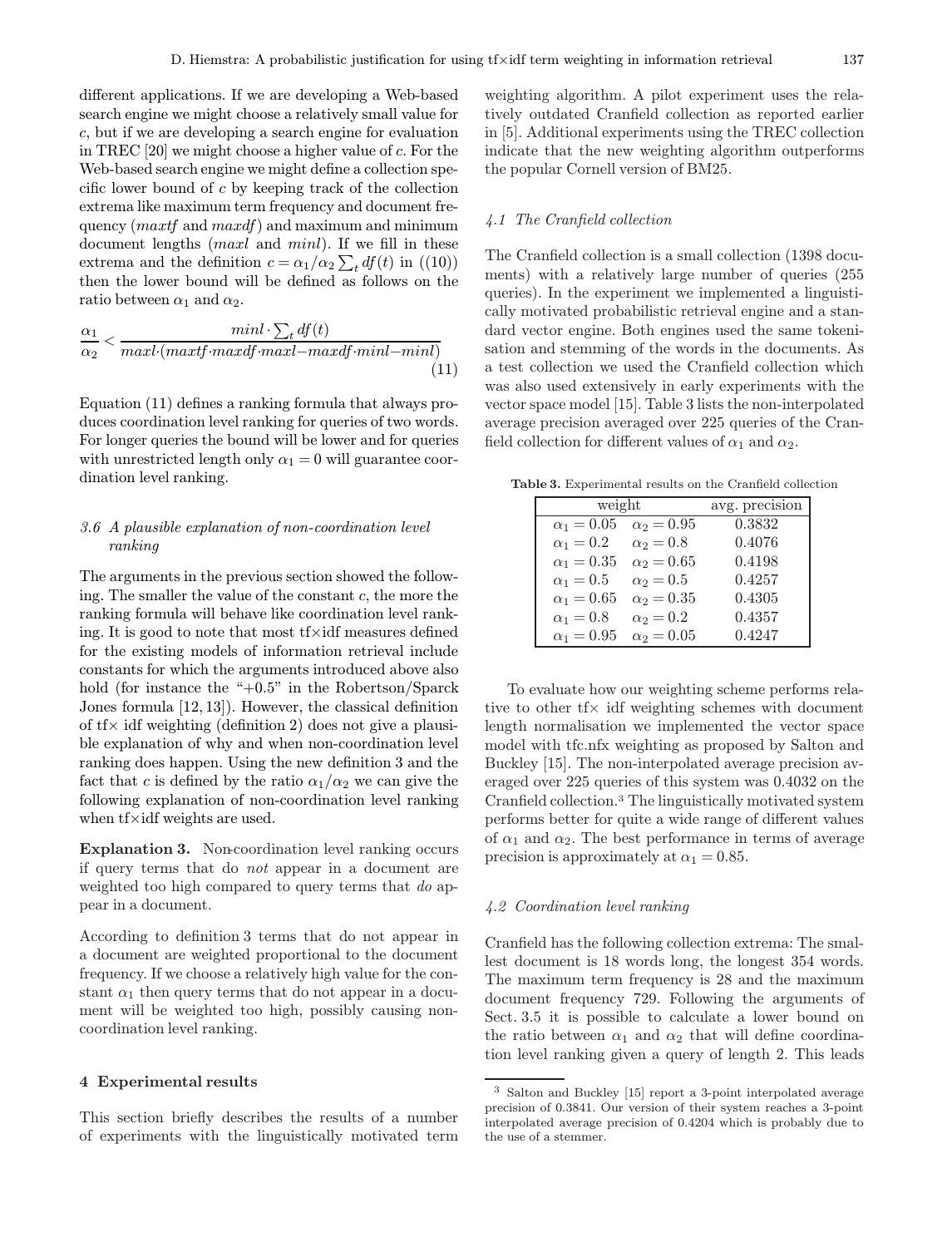to a lower bound of 0.000525 on the ratio between  $\alpha_1$ and  $\alpha_2$  which corresponds roughly to  $\alpha_1 = 0.0005$  and  $\alpha_2 = 0.9995$ . Although correct, the lower bound introduced by (11) is obviously not very useful for identifying proper values for  $\alpha_1$  and  $\alpha_2$ . There are several reasons that might explain why the system performs optimally for much higher values of  $\alpha_1$ :

- 1. Coordination level ranking does not lead to good average precision on the Cranfield collection.
- 2. The system does produce coordination level ranking, but the bound on the ratio between  $\alpha_1$  and  $\alpha_2$  is too low to be of any use.
- 3. The system does produce coordination level ranking, but the bound is not useful because the collection does not have very small queries (the average query length is about 9.5 words).

Additional experiments have to point out which reason or reasons actually explain the experimental results the best.

# 4.3 The TREC collection

Since the existence of the TExt Retrieval Conference (TREC), experiments have resulted in weighting algorithms that perform much better than tfc.nfx weighting. According to Voorhees and Harman [20], todays most popular weighting algorithm is the Cornell implementation of the Okapi BM25 algorithm [13, 18].

Table 4 displays the version of the BM25 weighting algorithm that was used for comparison. Table 5 lists the evaluation results in terms of average precision of the new weighting algorithm compared to the results of the Cornell/BM25 algorithm. We used two modern test collections provided by NIST via TREC. One is the ad hoc collection consisting of articles from the LA Times, the Financial Times, the Federal Register and Foreign Broadcast Information Service.<sup>4</sup> The other collection uses the English documents and English topics 1-24 of the TREC Cross-Language Information Retrieval (CLIR) collection consisting of AP Newswire articles. On both collections we used  $\alpha_1 = 0.85$ .



| $\sinh(\frac{Q}{D}) = \sum w_{qk} \cdot w_{dk}$                                                                                                                      |
|----------------------------------------------------------------------------------------------------------------------------------------------------------------------|
| $k=1$<br>$w_{qk} = tf(t_k, q)$                                                                                                                                       |
| $tf(t_k, d) \cdot \log(\frac{N - df(t_k) + 0.5}{df(t_k) + 0.5})$<br>$w_{dk} =$<br>$\frac{2\cdot (0.25+0.75\frac{\sum_{t}tf(t,d)}{\sum_{t,d}tf(t,d)/N}) + tf(t_k,d)}$ |

Both weighting algorithms perform approximately equally well on Cranfield, but on the collections of more realistic size the linguistically motivated weighting algorithm outperforms the Cornell/BM25 weighting algorithm. The performance gain of 17% on the ad hoc collection is spectacular. Experiments using the ad hoc topics 351–400 show a significant, though less spectacular, improvement [7].

| <b>Table 5.</b> Performance on three test collections |  |
|-------------------------------------------------------|--|
|-------------------------------------------------------|--|

| average precision |        |               |            |  |
|-------------------|--------|---------------|------------|--|
| collection        | BM25   | new algorithm | $\%$ diff. |  |
| Cranfield         | 0.4386 | 0.4374        | $-0.3$     |  |
| <b>TREC CLIR</b>  | 0.3652 | 0.3723        | $+1.9$     |  |
| TREC ad-hoc       | 0.2508 | 0.2925        | $+16.6$    |  |

Maybe more important than the results in terms of average precision is the the fact that the best value of the unknown parameter  $\alpha_1$  of the linguistically motivated weighting algorithm is stable across different test collections. On all three collections the best performance of the linguistically motivated weighting algorithm lies at approximately  $\alpha_1 = 0.85$ . For  $\alpha_1 = 0.8$  and  $\alpha_1 = 0.9$  the average precision on the English CLIR collection is respectively 0.3653 and 0.3714 and on the ad hoc collection respectively 0.2920 and 0.2884.

#### 5 Conclusion and future plans

This paper has presented the linguistically motivated probabilistic model of information retrieval. Using estimation by linear interpolation which is often used in the field of statistical natural language processing we have been able to present a probabilistic interpretation of tf×idf term weighting. We have shown that this new interpretation leads to better understanding of the behaviour of tf×idf ranking. Experiments with the TREC collection show that a retrieval system that uses the new model outperforms the same system using the Cornell/BM25 weighting algorithm.

This paper has not presented the linguistically motivated model of information retrieval in its full strength. Although we claim that the most important modeling assumption of the model is that documents and queries are defined by an ordered sequence of terms, the assumption is not essential for the claims made in this paper. In future papers we will investigate two major information retrieval issues that require natural language processing techniques. The first issue is the use of phrases in information retrieval. The second issue is the problem of cross-language information retrieval.

Acknowledgements. The work reported in this paper is funded in part by the Dutch Telematics Institute project DRUID. The reported TREC evaluations were funded in part by the EU projects Twenty-One (IE 2108) and Pop-Eye (LE 4234).

I would like to thank the following people for their support. Franciska de Jong, Paul van der Vet and Wilbert Kallenberg for

<sup>4</sup> We left out the Congressional Records because NIST decided not to include this subcollection in TREC-7.